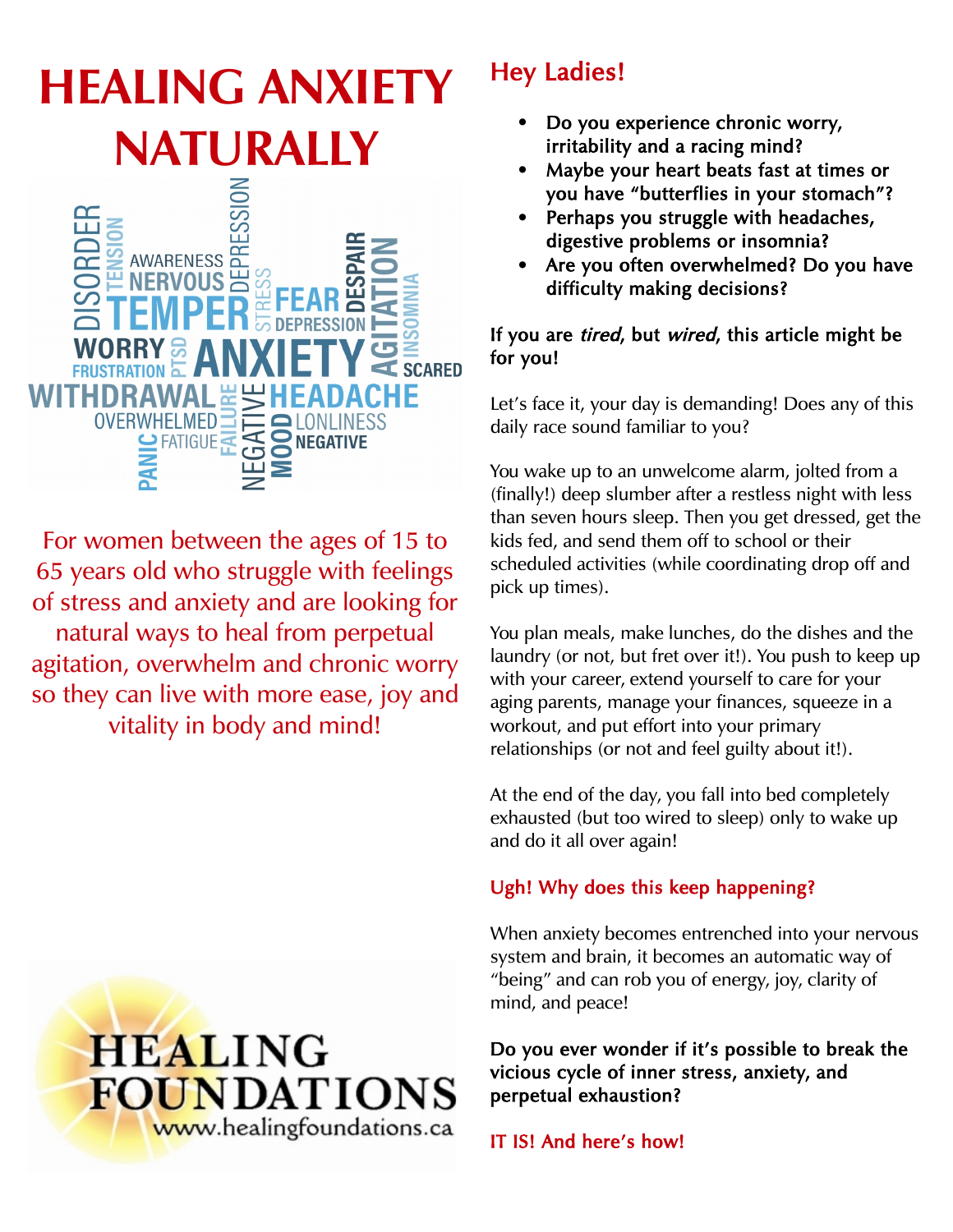Conventional treatment approaches include a prescription of anti-depressant medications, cognitive behavioural therapy, and counseling.

Naturopathic Doctors (NDs) aim to discover the root cause(s) of your anxiety by taking a thorough health history and taking into consideration: your lifestyle behaviours, family history, general health, environmental, social, and psycho-spiritual aspects of your inner and outer life. ND's also utilize physical exams and laboratory tests as part of their investigation into cause(s) of your anxiety.

For example, some medical conditions such as thyroid disorders, diabetes, Vitamin B12, D3, Iron and Magnesium deficiencies, head injuries, and hormone imbalances promote anxiety as a feature symptom. In these cases, anxiety is a symptom and not a primary syndrome in and of itself. Thus, prescribing anti-depressant medication in these cases would be missing the mark and do more harm than good!

Naturopathic doctors employ proven, safe, effective, natural medicines and therapies to correct body-mind imbalances that give rise to feelings of stress and anxiety.

#### Naturopathic treatment approaches include:

- Clinical Nutrition, Prescription of Natural Supplements, and Lifestyle Counseling
- Traditional Chinese Medicine and Acupuncture
- Herbal and Homeopathic Medicine

ND's work toward creating a customized anxiety treatment plan for each individual woman that can be used in conjunction with, or as an alternative to, conventional medical approaches.

#### Naturopathic treatment goals include:

- Discover the root cause(s) of anxiety
- Treat the root cause(s) of anxiety using proven, safe, effective, natural medicines and therapies
- Resolve anxiety completely or significantly reduce daily feelings of stress and anxiety
- Teach life skills to manage times of higher anxiety
- Prevent relapse of chronic, severe anxiety
- Monitor and address medication effects, side effects and adverse reactions (in the case of anti-depressant or other psychotropic medication use, including sleeping aids)
- Education and Empowerment

# KEYS TO HEALING ANXIETY

You can help yourself manage anxiety even before visiting your ND by implementing these 4 proven, safe, effective, natural approaches:

## 1. MORNING MINDFULNESS

- START your day with a mindfulness practice BEFORE you turn on the news, open your email or look at your phone! (This has the added benefit of making you less likely to even want to check FB or other social media!)
- For busy moms, aim to rise 15 to 30 minutes earlier than your children. (That also means an earlier bedtime for you!)

#### A morning mindfulness practice could include the following beneficial activities:

- 5 to 30 minutes of breath-focused meditation
- Journaling 3 to 5 items you are thankful for in a "gratitude journal"
- Reading a passage, paragraph, or quote that grounds and inspires you
- 5 to 30 minutes of restorative, mindful yoga

#### Some resources for your morning mindfulness practice include:

- A Course in Miracles Work Book (See Marianne Williamson's website)
- The Anxiety Work Book (Sold at most book stores)
- Radical Acceptance (Tara Brach)
- The Gift of Imperfection (Brene Brown)
- The 5 Minute Journal (I got mine from a friend for Christmas last year!)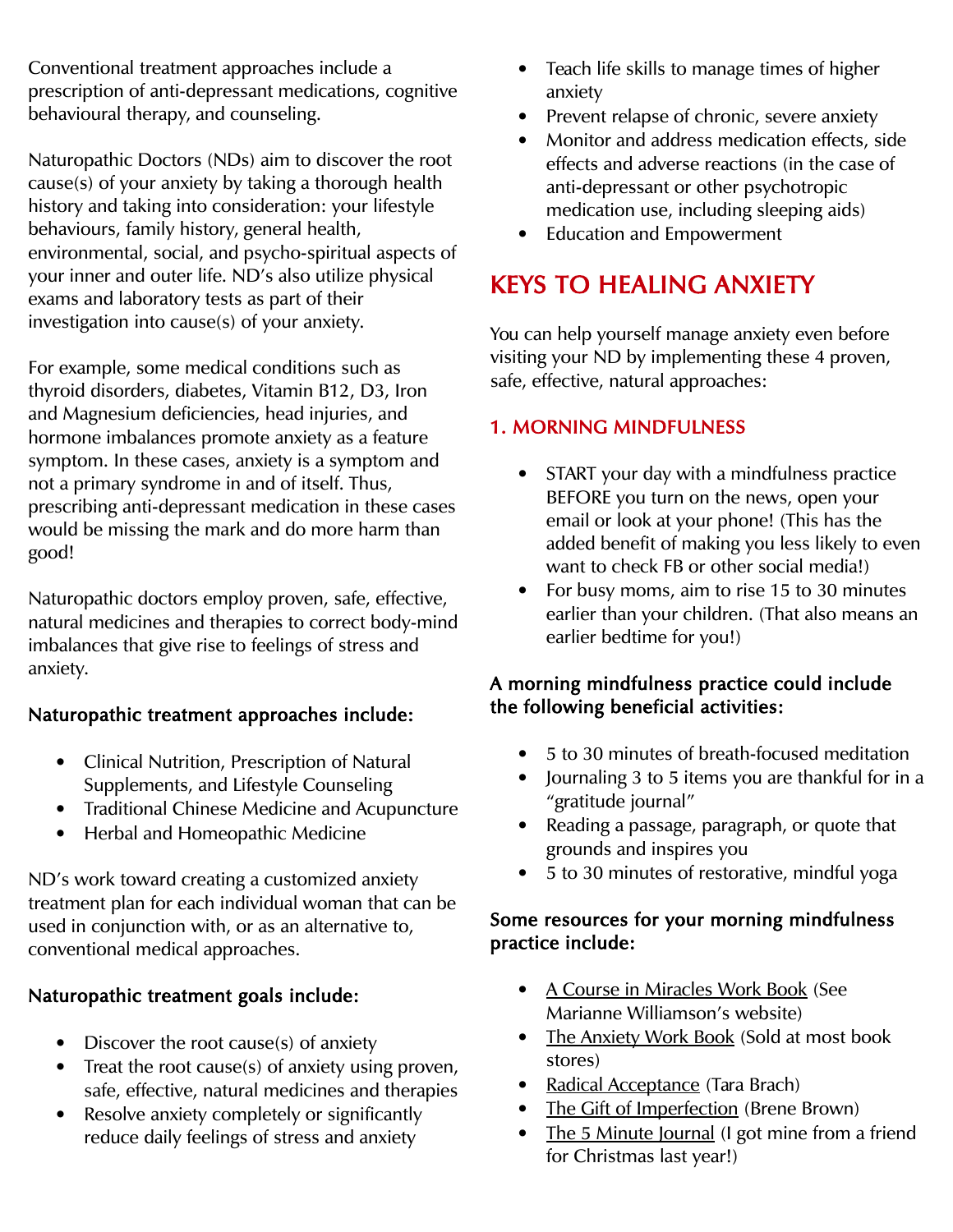- Meditations to Heal Your Life (Louise Hay)
- A Path with Heart (Jack Kornfield)

Starting your day with a mindfulness practice of 5 to 30 minutes (even 5 minutes is very effective!) achieves a "psychological posture" of calm and strong in your nervous system and brain, which can stay with you throughout the day. This practiced "psychological posture" allows you to effectively respond (vs. react) to the problems and challenges that naturally arise in your day.

In other words, you end up tapping into your own inner strength, wisdom, and empowerment for daily decisions and problem solving, leading to increased self-esteem and confidence. That bodes well for more peace, vitality in body and mind, and a better night sleep too!

Mindfulness is best practiced first thing upon wakening rather than later in the day. By then it's too late! Your brain and nervous system will already be too tired, wired, and perhaps "defeated" after a typical chaotic day. It is this very chaos and mayhem that keeps you trapped in the cycle of agitation and anxiety.

Consistent morning mindfulness practices are proven to significantly reduce stress and anxiety, while setting you up for better self-regulation and responsiveness. So instead of "reacting", you are able to maintain your sanity and protect your inner peace and self-esteem.

#### 2. REGULATE YOUR BLOOD SUGAR

#### Unstable blood sugar levels can masquerade as anxiety and even panic attacks!

When your blood sugar drops, adrenalin rises, your heart rate accelerates, and you can be left feeling jittery, agitated, anxious, and perspiring.

Aim to consume three meals and three snacks, tending toward healthy fats and proteins, while minimizing carbs and sugar.

Proteins and Healthy Fats including nuts and seeds, organic eggs, dairy, meat and fish, and avocado and coconut oil achieve blood sugar stability for many hours and fuel your brain with the nourishment it needs to stay calm and strong.

Complex Carbohydrates such as multigrain bread, quinoa, brown rice, oats and millet help maintain healthy blood sugar levels too, while giving you a healthy boost in energy. These foods also minimize cravings for more simple sugars, which spike then quickly drop your blood sugar leading to more anxiety.

Avoid Simple Sugars found in candy, pop, baked goods, and packaged foods. Sugar is proven to cause anxiety in many people, especially young women.

Limit Caffeine found in coffee, black tea, pop, and chocolate because it can also provoke feelings of stress and anxiety in many women, especially young women.

Alcohol is a substance many women gravitate toward because it relaxes them at the end of a long day and eases stressful feelings. It's true that alcohol has this effect, and acts as a natural central nervous system depressant, bringing on a state of relaxation. However, use alcohol with caution and try not to over-rely on these beverages because they trigger blood sugar lows in the middle of the night, creating late night/early morning insomnia, and can promote more anxiety the next day (including spiking your cravings for sugar and caffeine!)

#### If you feel addicted to sugar, caffeine, or alcohol, call your local ND who can help you break the vicious cycle.

#### 3. EXERCISE

Moving your body for 15 to 30 minutes each day in a way that you enjoy is one of the most well studied and proven lifestyle habits to resolve stressful feelings and anxiety. Exercise can uplift your mood, increase your energy and fitness, and provide you with more strength in body and mind!